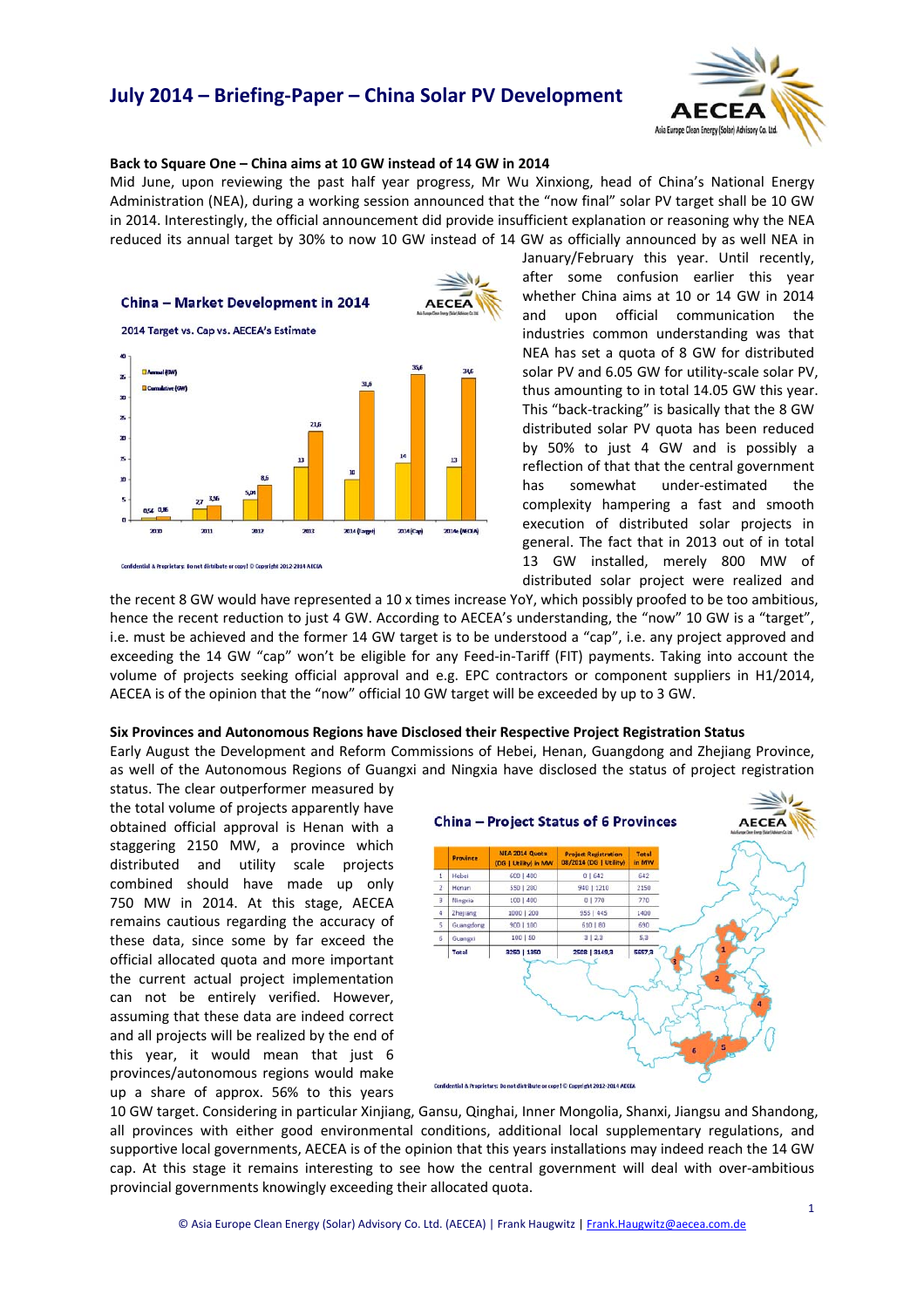# **July 2014 – Briefing‐Paper – China Solar PV Development**



### **Shanghai Municipality Issued Notification Concerning Distributed Solar PV in 2014**

Shanghai is one of the latest examples on how provincial governments and municipalities are actively promoting the deployment of in particular distributed solar generation in their respective jurisdictions. The main driver is to ensure that they will meet their annual targets or quotas set by the National Energy Administration (NEA) earlier in January/February this year. Effective from July  $1<sup>st</sup>$ , 2014, the Development and



Reform Commission of Shanghai Municipality has issued relatively fairly comprehensive guidelines designed to ensure a smooth project application and registration process. Interestingly, the notice stipulates that corresponding district and county governmental entities shall not approve more projects than the fixed project quota allows them. Furthermore, project developers are advised to realize theirs projects they have applied for, otherwise a non‐execution of projects may have an impact on intended future projects. AECEA is of the opinion that the "message" to developers possibly derives from the fact that Shanghai relatively late issued such guidelines, given

the fact that only 5 months remain until the end of 2014. However, 200 MW spread across 17 districts, leaves just 12 MW per district and is believed to be doable. In order to be on the safe side, the notice stipulates that so-called "demonstration projects" shall be included in this years 200 MW quota.

#### **Inner Mongolia Releases Long‐Term Solar PV Development Plan until 2020**

Although already prepared in December 2013, the Development and Reform Commission (DRC) of the Inner Mongolia Autonomous Region officially released its "2013 – 2020 Solar Energy Development Plan" late July 2014. Accordingly, this "Plan" covers the remaining years of the ongoing 12<sup>th</sup> Five-Year-Plan (2011-2015) and

the entire upcoming  $13<sup>th</sup>$  Five-Year-Plan (2016‐2020). Home to just around 15 PV companies with operational manufacturing capacities, but measured by the local solar irradiation levels (1331-1722 kWh/m<sup>2</sup>/a), Inner Mongolia claims to be only second to Tibet. Interestingly, this official "plan" uses data provided/generated by NASA. Given Inner Mongolia's sparsely populated area, i.e. population density is just approx. 20 person per  $km^2$  across 1.2 Mio  $km^2$  (12% of China's total land mass) the future of local solar PV deployment will be in the form of large‐scale ground‐mounted PV power plants, whereas distributed solar PV will play a rather negligible role.



By the end of 2012, Inner Mongolia's total installed PV power generation capacity amounted to just 272 MW and 107 MW of large‐scale and distributed solar PV respectively. However, by the end of last year, in particular the large‐scale segment grew to 1133 MW, whereas the distributed segment witnessed an increase of just 53 MW. In the course of 2014, Inner Mongolia is expected to additionally 50 MW of distributed and 500 MW of large‐scale systems. According to the "Plan" Inner Mongolia's DRC has set an interim target of 4 GW by 2017 and a final target of 6 GW by 2020, the latter represents approx. 4‐5% of the total installed PV power generation capacity in China of 135 GW estimated by AECEA.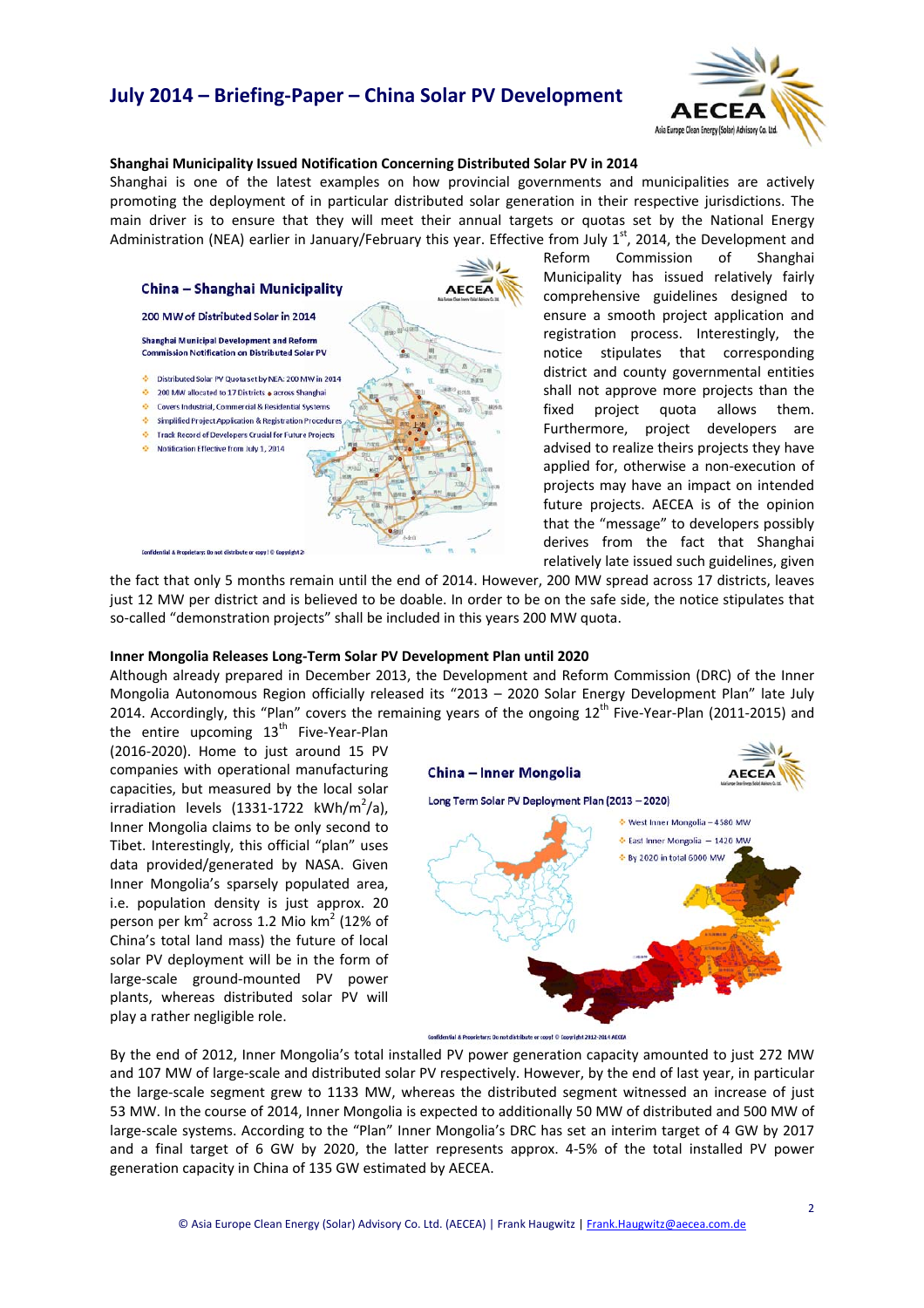### **July 2014 – Briefing‐Paper – China Solar PV Development**



### **PV Project Development in China's Xinjiang Autonomous Region**

Late July, AECEA went on a field trip to Hami in Xinjiang, one of the "most favoured solar deployment regions" throughout the country. Aware of its local conditions in terms of solar irradiation levels, the local government

set up the 25  $km^2$  large Shichengzi PV Industry Park north of the city, next to a former oil base. The park itself has been designed to be large enough to accommodate 690 MW of PV power generation capacity. According to the PV Park manager, to date, 600 MW have been awarded out of which 560 MW are poly‐ crystalline, 20 MW thin‐film (to be constructed by Hanergy) and 20 MW of HCPV currently under construction by the local Chinese developer Focusic. Early 2014, China's National Energy Administration (NEA) set the total target for Xinjiang in terms of additionally installed PV power generation capacity in 2014 at 850 MW (800 MW large‐scale, 50 MW distributed) out of which 50 MW were allocated to Hami.





Power generated from all PV power plants will first be transmitted to a 35 kV station in the centre of the park from which it will be further transferred to a 220 kV booster station from where it will be send to a long‐distance 750 kV HVDC line in the vicinity of the park. The long‐distance HVDC line stretches from Xinjiang's Urumqi, Turfan, Hami to finally Jiuquan in Northern Gansu.

The already approved construction of an additional long‐distance HVDC line via Xinjiang to Chengdu / Sichuan is expected to further drive demand for PV deployment in the Hami region. In this context, given the results achieved so far with the Shichengzi PV Park the Hami

government aims to set up a second PV Park in the near future. Corresponding preparatory work has been initiated according to the PV Park manager. The timeline of the second park is still unclear since the establishment of such a PV park requires the approval of Beijing. It could be that the approval might be granted earlier than anticipated, because early July, China's NEA requested its local counterparts to identify areas suitable for "very large-scale" deployment of PV. Taking into account Hami's favourable local environmental conditions and its strategic location next to two long‐distance HVDC lines which shall help to solve the currently prevailing grid curtailment puts Hami certainly in a good position to get its green light for its second PV Park.

### **AECEA – Internal Affairs**

Upcoming Activities **\*\*\*\*\*\*\*\*\*\*\*\*\*\*\*\*\*\*\*\*\*\*\*\*\*\*\*\*\*\*\*\*\*\*\*\*\*\*\*\*\*\*\*\*\*\*\*\*\*\*\*\*\*\*\*\*\*\*\*\*\*\*\*\*\*\*\*\*\*\*\*\*\*\*\*\*\*\*\*\*\*\*\*\*\*\*\*\*\*\*\*\*\*** ÃO PAULO, BRAZIL ugust 26-28, 2014 **SOUTH AMERICA** xpo Center Norte

AECEA will be at the upcoming Intersolar South America in Brazil / Sao Paulo from August 26‐28, 2014.